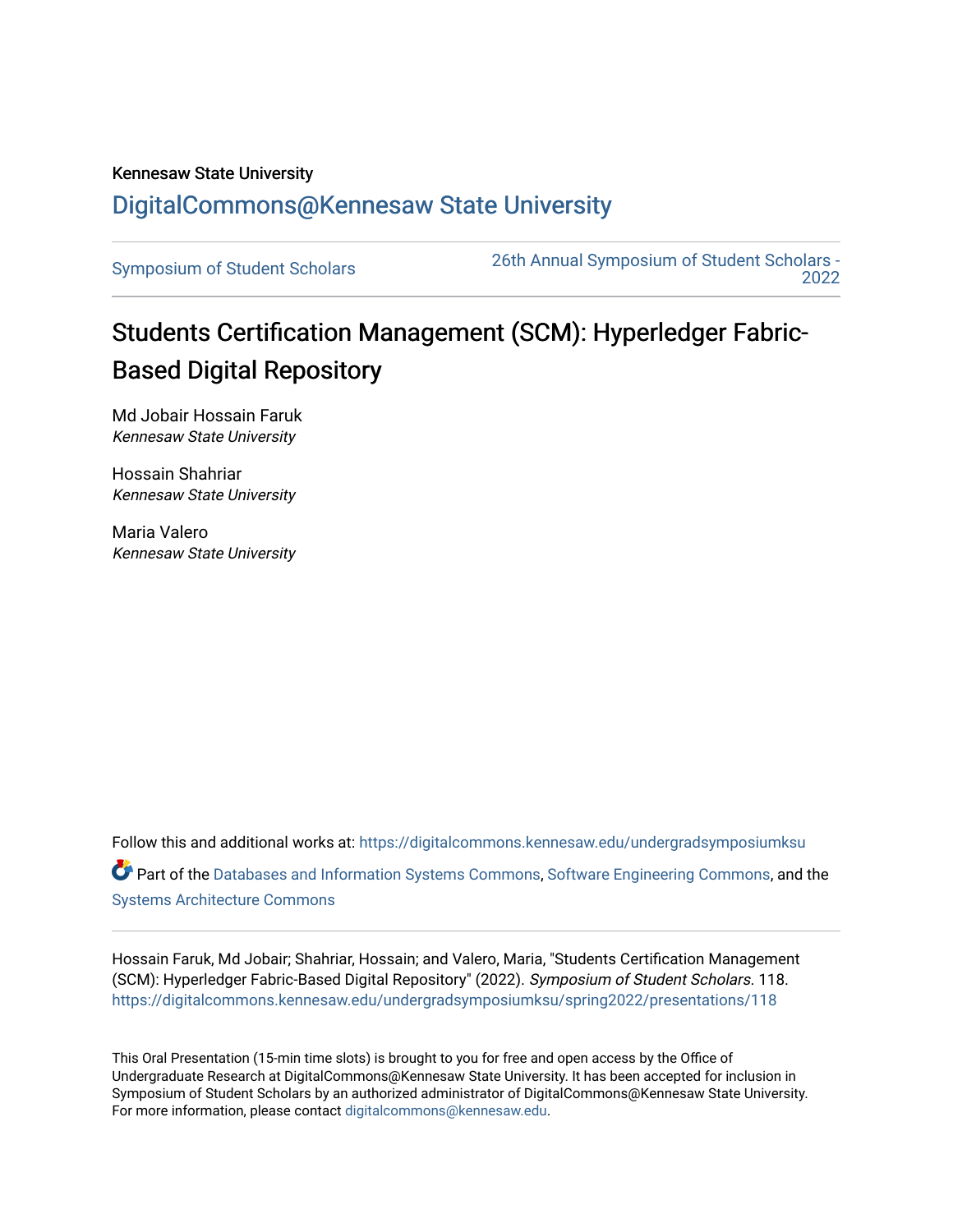## **Students Certification Management (SCM): Hyperledger Fabric-Based Digital Repository**

**Md Jobair Hossain Faruk** *Department of Software Engineering* Kennesaw State University Marietta, USA *mhossa21@students.kennesaw.edu*

**Dr. Hossain Shahriar** *Department of Information Technology* Kennesaw State University Marietta, USA *hshahria@kennesaw.edu*

**Dr. Maria Valero** *Department of Information Technology* Kennesaw State University Marietta, USA *mvalero2@kennesaw.edu*

The higher education sector has been heavily impacted financially by the economic downturn caused by the pandemic that has resulted a decline in student enrollments. Finding cost-effective novel technology for storing and sharing student's credentials among academic institutions and potential employers is a demand. Within the current conventional approach, ensuring authentication of a candidate's credentials is costly and time-consuming which gives burdens to thousands of prospective students and potential employees. As a result, candidates fail to secure opportunities for either delay or non-submission of credentials all over the world. Blockchain technology has the potential for students' control over their credentials; degrees and transcripts for instance that will allow seamless streamlining of the sharing of educational records during changing and transferring schools, higher education, or even employment processes when need to show credentials. To implement the novel idea, we conduct a preliminary survey, study the existing applications, and investigate the feasibility of a Blockchain-based system to exploit the potential. Based on our findings, we propose a Students Certification Management System (SCM) by adopting Emerging Hyperledger Fabric that will offer a universal, tamper-evident, immutable, and secure educational certificate storing and sharing network. Our primary aim is to construct the proposed system into an educational certificate repository network using consortium blockchain for different entities including, (i) educational institutes to manage the network (ii) students and authorized third parties to access verifiable digital certificates and transcripts. Initially, we introduce an advanced architectural framework of the proposed system that has the potential in improving data flow between academic institutions, students, and potential employers. For ensuring transparency, each attempt in storing, sharing, and accessing credentials by the authenticated users within the proposed network shall be stored in the ledger which is secure and non-corruptible. Our future direction is